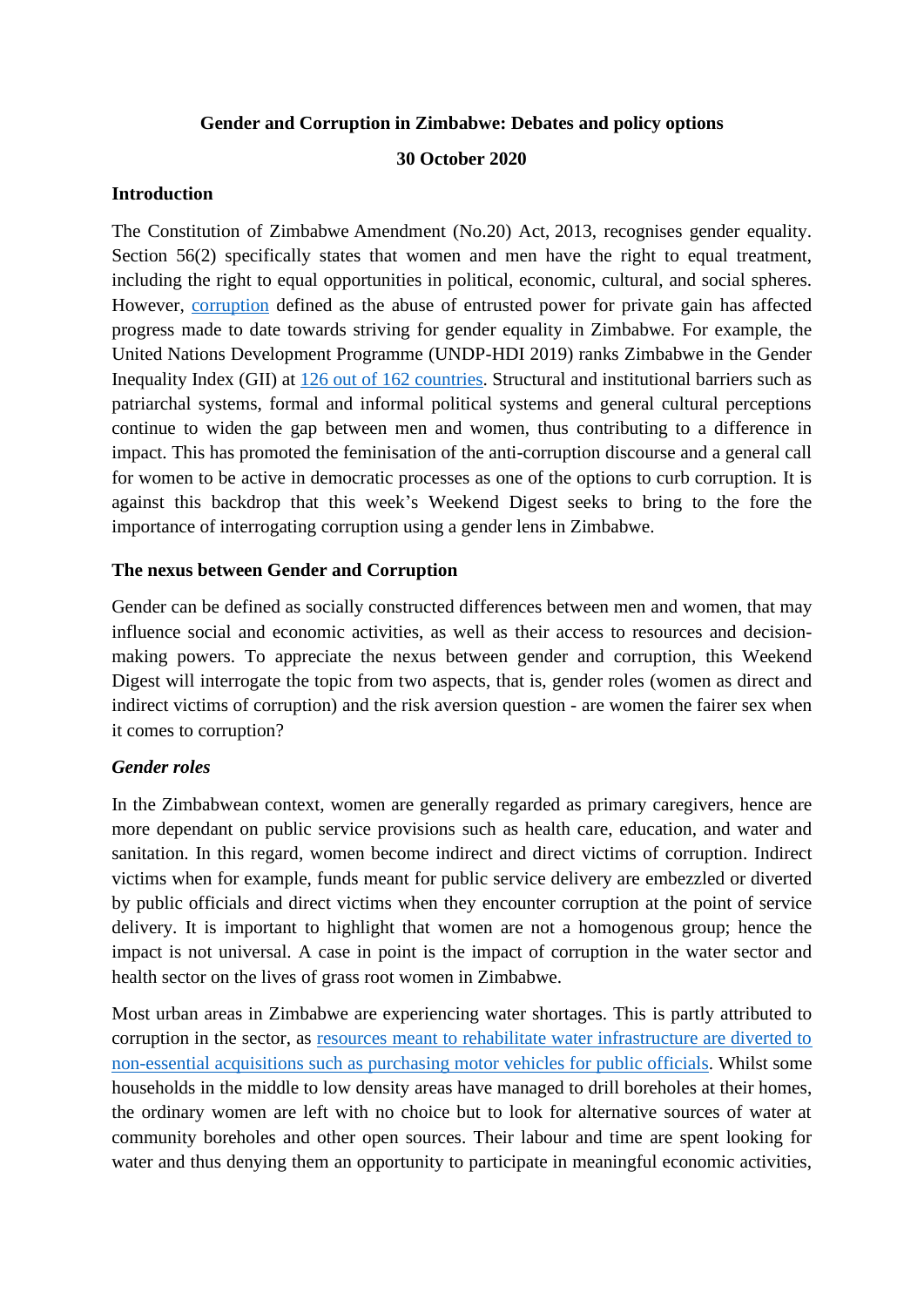[further widening the gender inequality.](http://www.tizim.org/wp-content/uploads/2020/07/Gender-and-Corruption-in-Zimbabwe-2019.pdf) Looking for alternative sources of water has further exposed women to another form of gendered corruption known as sextortion. Most recently, cases of sextortion have been reported in the Mabvuku-Tafara high density areas of Harare.

*The continued shortage of water in Harare has led to desperate women and girls being preyed upon for sex by some suppliers of water using bowsers…..* "*The drivers and volunteers of water bowsers are openly asking for sex in order to supply us with water, we refused and are no longer supplying our section with water," said an angry woman.* (Extract taken from [New Zimbabwe \(27 October, 2020\).](https://www.newzimbabwe.com/sex-for-water-in-mabvuku-tafara/)

Sextortion is defined as a form of corruption where those entrusted with power, abuse such power to sexually exploit those dependent on it. Loosely translated, sextortion can be defined as a form of corruption where sex rather than money is demanded as a form of bribe.

Corruption in the health sector has also exacerbated the plight of women in Zimbabwe. Due to their roles as primary care givers women, are in most instances the ones attending to the health needs of their families and thus interact with and rely on public health institutions. Corruption in general has contributed to the dilapidated state of public health institutions both in terms of infrastructure and availability of medicines, thus exerting added pressures on women to find alternatives. Furthermore, due to their unique reproductive and sexual health needs, women rely more on health facilities. The impact of corruption on Zimbabwe's health sector has been amplified during this COVID-19 pandemic and has brought to the fore the effects of the unabated corruption on women. For example, in July 2020, it was reported that [seven out of ten babies at Parirenyatwa hospital were stillborn.](https://www.bbc.com/news/world-africa-53580559) This was at a time when [nurses and doctors were on strike](https://www.bloomberg.com/news/articles/2020-06-18/zimbabwe-doctors-nurses-to-strike-over-demand-for-higher-pay) protesting for better working and living conditions. Corruption in this regard, also has a bearing on the infant mortality rate.

#### *Risk aversion (Are women really the fairer sex?)*

Gender and corruption dynamics have raised interest especially on whether women are less corrupt than men. [Anecdotal](https://www.sciencedirect.com/science/article/abs/pii/S016726810100169X) evidence suggests that women are risk averse and generally tend to follow policies set in place. However, this narrative is problematic if narrowly viewed, and deserves further interrogation for effective policy prescription. [Esarey and Chirillo](https://www.researchgate.net/publication/259438093_Fairer_Sex_or_Purity_Myth_Corruption_Gender_and_Institutional_Context) posit that whilst there is evidence that women are more trustworthy than men, it does not necessarily mean they are risk averse. They state that *"women are not necessarily more intrinsically honest or averse to corruption than men… rather the attitudes and behaviours of women concerning corruption depend on institutional and cultural contexts…"*(pg.361). According to the two authors, institutional context plays a critical role in ascertaining if women are less risk averse than men. They argue that democratic institutions generally frown upon corruption by making corruption risky in terms of retaining the proceeds of crime as well as punishment. Therefore, in such context women (and men) tend to shun corruption for fear of moral stigmatisation. However, the same cannot be said in autocratic states where corruption is the norm. In autocratic states corruption is endemic and systemic. Corruption is to some extent the "expected form of behaviour" - those who take part are rewarded whilst those who do not are punished through social isolation. In such instances, [Esarey and Chirillo](https://www.researchgate.net/publication/259438093_Fairer_Sex_or_Purity_Myth_Corruption_Gender_and_Institutional_Context) argue that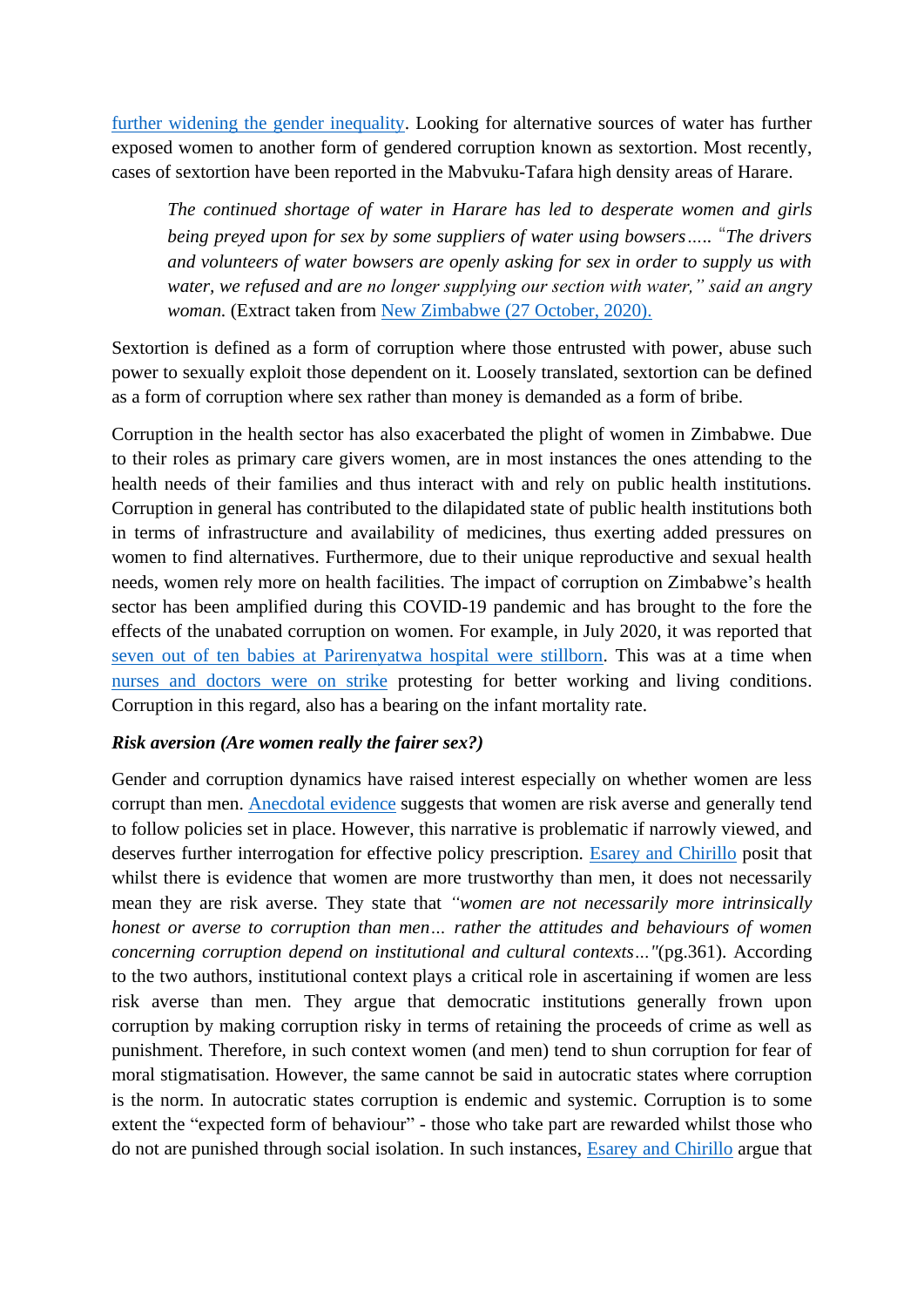women are equally susceptible to corruption. [Dawson](https://www.reuters.com/article/us-women-leaders-corruption-idUSBRE8B306O20121204) also presents a broader outlook to this and states as follows:

*It is not that women are purer than men or immune to the pull of greed. Rather, the link appears to be that women are more likely to rise to positions of power in open and democratic political systems, and such societies are generally more intolerant of wrongdoing, including the abuse of power and siphoning off public money.*

In Zimbabwe it has been accepted that corruption is one of the major governance problems affecting the country's development. Corruption in the country is now manifesting itself in the form of state capture, patronage and rent seeking behaviour. Furthermore, there is a culture of impunity that is associated with grand corruption cases or cases involving the political elites and politically exposed persons. Could this be the reason why women in positions of authority and power are involved in cases of grand corruption as their male counterparts? In July last year, the former Minister of Environment, Tourism and hospitality, Prisca Mupfumira was [arrested on allegations of corruption](https://businesstimes.co.zw/tourism-minister-prisca-mupfumira-arrested/) involving huge sums of money. Similarly, on Monday the  $25<sup>th</sup>$  of October 2020, the former Zimbabwe Football Association CEO and current president of the Zimbabwe Miners Federation, [Henreatta Rushwaya](https://www.thezimbabwemail.com/main/henrietta-rushwaya-arrested-at-harare-int-airport-for-gold-smuggling/) was [arrested](https://www.thezimbabwemail.com/main/henrietta-rushwaya-arrested-at-harare-int-airport-for-gold-smuggling/) on charges of trying to smuggle out of the country 6kgs of gold approximately worth US\$366,000. Such occurrences point to the notion that women are not necessarily risk averse in countries where corruption is endemic. Rather their involvement in corruption (as with men) is determined by the opportunities to engage in corruption, coupled with incentives which outweigh the chances of being caught and punished.

# **Conclusion and recommendations**

Whilst the inclination to engage in corruption is not necessarily determined by gender; women and girls often bear the brunt of corruption in different ways than their male counterparts. Therefore, there is need for concerted efforts in responding to gendered forms of corruption including its impacts thereof. The country's National Anti-Corruption Strategy (NACS) makes inference to gender inequality as one of the socio-economic causes of corruption. Therefore,

- 1. TI Z Implores the Zimbabwe Anti-Corruption Commission (ZACC) and the Government of Zimbabwe to **mainstream gender dynamics in the broader anticorruption agenda**.
- 2. Stakeholders such as the ZACC and other anti-corruption agencies must **adopt gender sensitive anti-corruption reporting mechanisms**.
- 3. Government and Civil Society Organisations should be gender sensitive and contribute to **data collection, measurement, and assessment of gendered forms of corruption**. This will strengthen policy making efforts in Zimbabwe and enable the development of responsive institutions.
- 4. The government must **establish legal and institutional frameworks that are able to respond to sextortion**. This includes, strengthening already existing institutions such as the police, judicial sector, and other service delivery-based institutions (local government, parastatals) on gendered forms of corruption.